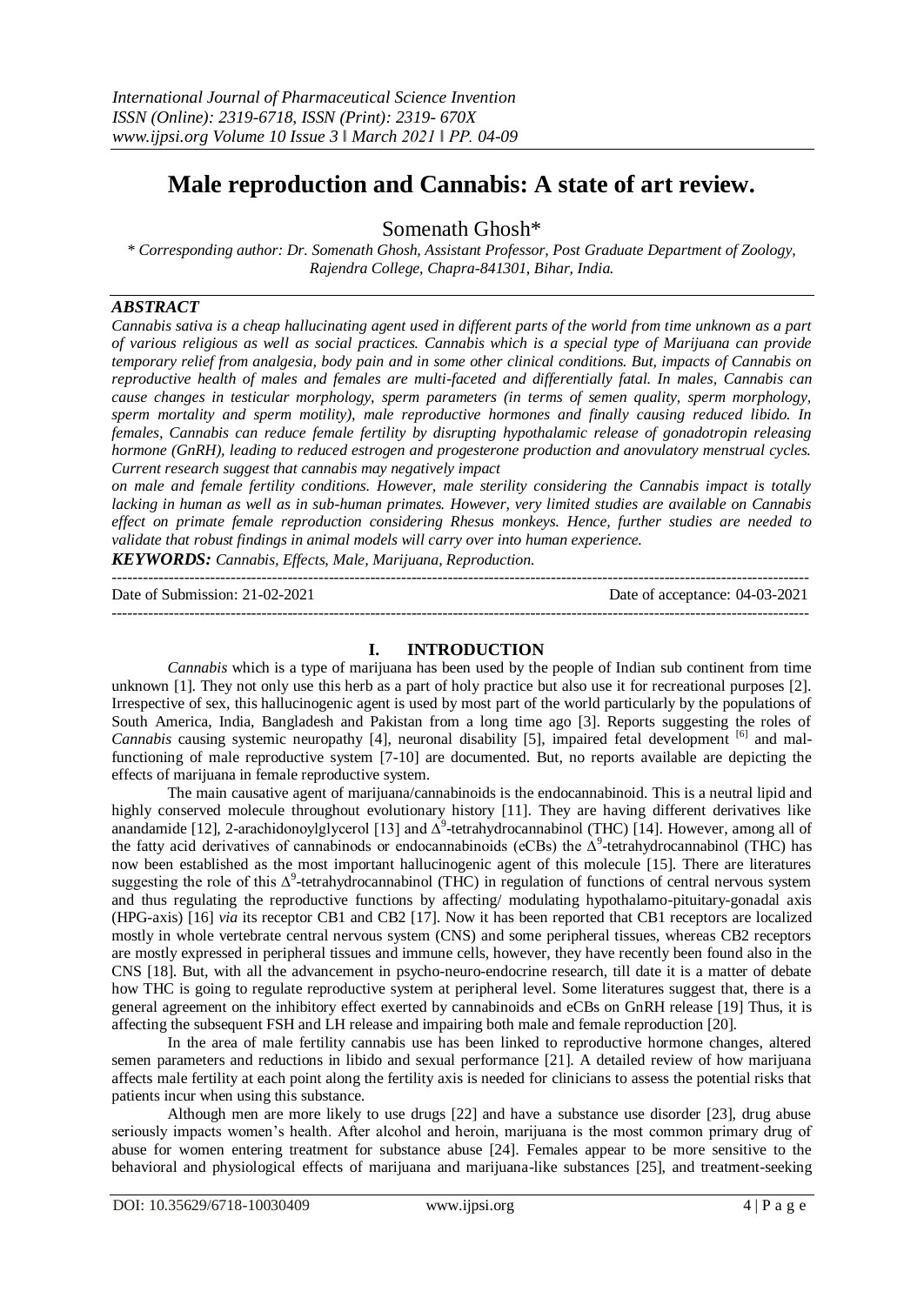women endorse more severe marijuana withdrawal symptoms than treatment-seeking men [26]. After tobacco and alcohol, marijuana is the most commonly abused substance by women of childbearing age [22]. According to the 2013 NSDUH, 5.4 percent of pregnant women and 11.4 percent of non-pregnant women ages 15 to 44 are current illicit drug users [22], with marijuana representing 64 to 79 percent of female drug use [22,27-29]. As marijuana becomes more widely legalized, marijuana use by women will likely increase [22].

Thus, with this brief introduction it is evident that any form of marijuana can cause detrimental effect on both male and female reproductive health. We have gone through several literatures from Pubmed/Pubmed Central (PMC) and MedLine and with the results procured from our previous experiments on impact of Cannabis on female reproduction [as published elsewhere; 30] the present article is designed. However, the present article is restricted to elucidate the roles of cannabis on male reproduction since the role of cannabis on female reproduction is a matter for another full length chapter. This article may through some light and put forward some recent knowledge on impacts of marijuana and Cannabis in particular on reproductive impairment in males.

# **II. CANNABIS EFFECT ON MALE REPRODUCTION:**

Impacts of Cannabis consumption on male reproduction is multi-dimensional and can be exerted at many levels. Thus, it can be discussed under different sub headings.

## **2. 1. Cannabis effect on sperm parameters:**

#### **2.1.1. Sperm count and concentration:**

Cannabis use is strongly associated with reductions in sperm count and concentration in animal and human studies. Decreased epididymal sperm concentrations were observed in mature male rats exposed to 16 puffs per day of marijuana, comparable to the recreational level in humans, for 75 days [31]. This effect was replicated in a study in which 3 to 6 mg/kg of the Cannabis sativa derivative bhang was administered in adult male mice, which demonstrated a significantly depressed sperm count [32]. Human studies have shown similar findings. A Danish cohort study on marijuana use in 1,215 participants revealed similar changes [33]. Men who reported using marijuana more than once per week had a 28% lower sperm concentration and a 29% lower sperm count than men who had never used marijuana. In a study in which 16 chronic marijuana smokers were exposed to 4 weeks of high dose marijuana the time to a reduced sperm count was 5 to 6 weeks after initiating marijuana use [34]. In human and animal models cannabis has shown strong links to reduced sperm count and concentration which may be linked to arrested spermatogenesis. Future work is needed to elucidate causal mechanisms.

#### **2.1.2. Morphology:**

Cannabis use also appears to induce considerable morphological changes in sperm. In a 1978 study Zimmerman et al treated male mice for 5 consecutive days with intra-peritoneal injections of the marijuana components THC, cannabinoid or cannabinol [35]. On microscopy 35 days after exposure mice treated with THC and cannabinol had a significantly higher incidence of abnormal morphology than the control group, such as banana-shaped, amorphous, folded or hookless heads. Despite morphological changes the research suggests that cannabis does not induce chromosome breakage in sperm. Generoso et al administered 50 mg/kg THC 5 times per week for 6 weeks in 498 male mice [36]. After mating them with females no increase was observed in fetal dominant lethal mutations or heritable translocations over those in controls. These findings were supported by a study by Berryman et al, who found no THC induced increase in pre implantation loss, fetal mortality or the mutation index in fetuses fathered by male mice chronically dosed with THC [37]. In animal and human models evidence suggests that cannabis induces morphological changes in sperm while genetic material is preserved.

# **2.1.3. Motility and Energy Metabolism:**

The most extensive body of evidence for cannabis related alterations to sperm is for sperm motility. Whan et al noted spermatotoxic effects of THC by incubating sperm with THC at therapeutic doses, similar to concentrations shown to relieve pain or reduce spasticity in humans with multiple sclerosis (0.032 mM) and recreational concentrations (4.8 and 0.32 mM) for 3 hours, and then measuring motility by computer assisted semen analysis [38]. Therapeutic and recreational THC concentrations also resulted in reduced straight line velocity. A similar decrease in sperm motility was seen in an analysis of semen samples from 16 healthy, chronic marijuana users after 4 weeks of high dose marijuana [34]. Barbonetti et al elucidated the mechanism of these findings by establishing a link between CB1 and sperm mitochondrial activity [39]. In sperm incubated with the CB1 receptor agonist Met-AEA a significant reduction was observed in mitochondrial trans-membrane potential. When the sperm were placed under glycolysis blockade, causing them to switch oxidative phosphorylation, the introduction of Met-AEA abolished sperm motility. The link between cannabis and sperm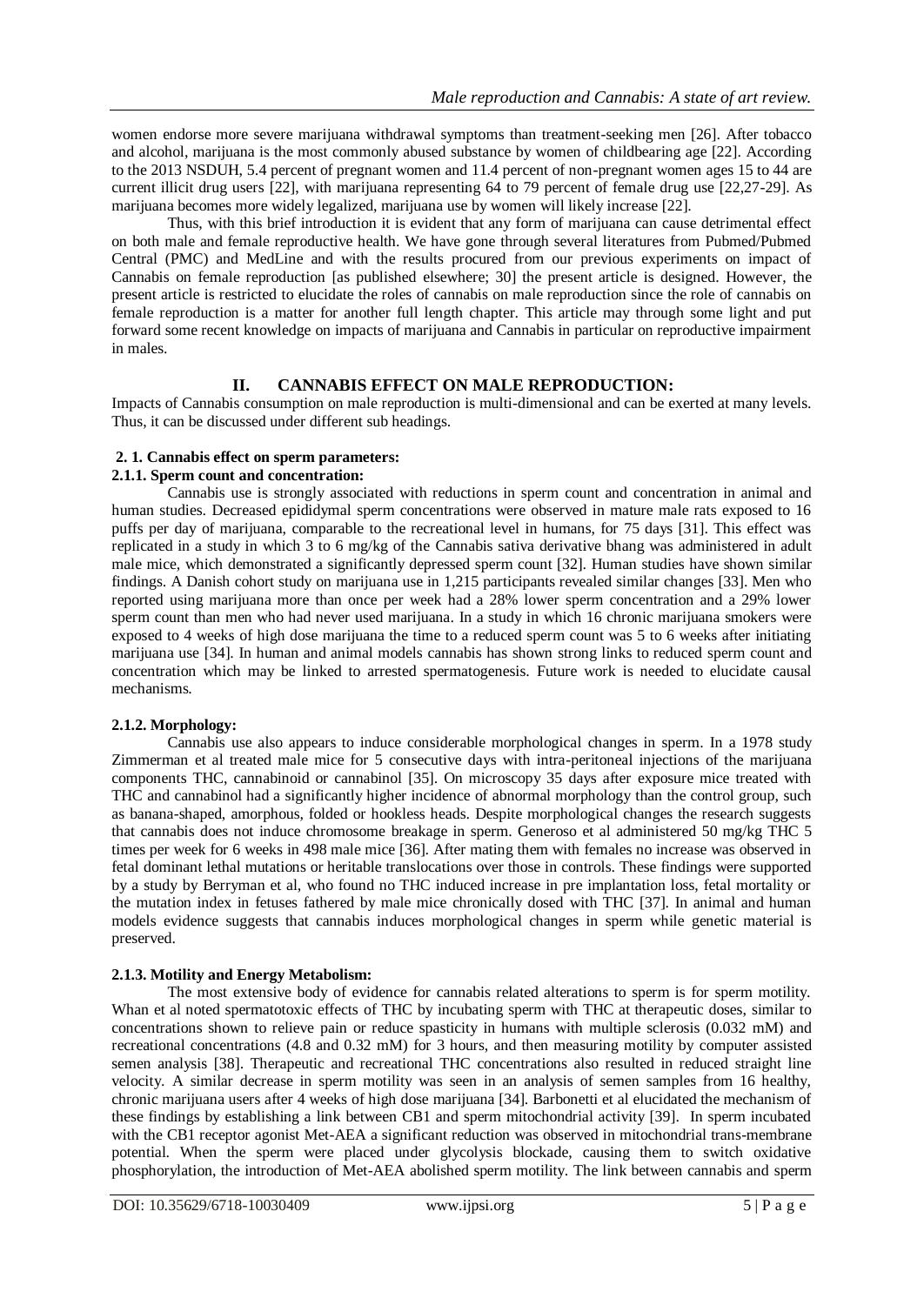mitochondrial dysfunction was furthered by Badawy et al [40], who added THC to semen and measured the oxygen concentration as a marker of respiration. Upon the addition of THC mitochondrial respiration immediately declined and was concentration dependent in effect. The results were much more pronounced in washed sperm than in neat semen, suggesting that seminal plasma contains some protective factors. These various investigations suggest that through the action of cannabis on the CB1 receptor the mitochondrial activity of sperm is reduced and as a result motility is significantly impaired. Although Met-AEA and THC administration in the laboratory has helped map potential pathways, to our knowledge it is not known whether these effects are fully replicated in the male testes. Future testing should be done to explore whether mitochondrial impairment is present in the semen of chronic cannabis users.

## **2.1.4. Viability:**

Cannabis also has a detrimental effect on sperm viability. Rossato et al incubated semen samples with the endocannabinoid AEA at varying concentrations and found that viability was decreased in a dose dependent manner at supraphysiological AEA concentrations [41]. Reduced sperm viability related to cannabis has also been investigated using the highly specific CB1 receptor antagonist rimonabant (SR141716). Cobellis et al found that adding a micromolar concentration of rimonabant induced a small but significant increase in the number of viable spermatozoa [42]. Aquila et al reported similar findings with 1 and 10 nM concentrations of rimonabant increasing sperm viability with no further viability changes observed at higher concentrations [43]. While the cannabinoid system has clear links to sperm viability, future work should be done to confirm these findings with exogenous cannabinoids as well as in the *in vivo* setting.

## **2.1.5. Fertilization Capacity:**

Research suggests that the cannabinoid signaling pathway may be involved in inhibiting sperm capacitation and activation. Using high performance liquid chromatography Schuel et al observed that high levels of AEA are present in seminal plasma and in progressively decreasing amounts in oviductal and follicular fluid, indicating that sperm are exposed to progressively decreasing AEA levels along the entire fertilization path [44, 45]. The authors speculated that high AEA levels maintain sperm in a quiescent state and the decrease in AEA levels which occurs in the fertilization environment enables sperm to become activated. These data suggest that increases in cannabinoid levels may interfere with sperm activation and may be especially pertinent in the female reproductive tract, which the sperm depend on for tightly regulated AEA levels to maintain proper function. Rossato et al reported that AEA inhibits the capacitation induced acrosome reaction of human sperm after incubation in capacitating medium [41]. Using boar sperm Maccarrone et al found that Met- AEA reduced sperm capacitation in a time dependent manner [46]. They also noted that this effect was mediated by the CB1 receptor since when rimonabant, which blocks CB1, was added, Met-AEA produced no change in capacitation. Schuel et al used the cannabinoid agonist AM-365 to identify concentration dependent stimulation

and inhibition of sperm hyperactivated motility, which is a state needed for sperm to reach the egg surface and which assists with penetration of the zona pellucida. Current work suggests that the endocannabinoid system is intimately linked to the fertilization process in the male and female reproductive tracts. Given the well described inhibitory effects, cannabis is likely to have negative impacts on fertilizing potential.

# **III. CANNABIS EFFECTS ON REPRODUCTIVE HORMONES:**

#### **3.1. Follicle Stimulating Hormone:**

Relatively few studies have focused on cannabis and FSH levels, and most have observed no effect. Cone et al found no significant change in FSH levels in 4 healthy males with a history of frequent marijuana use before and after 2 marijuana cigarettes per day for 3 consecutive days [47]. Vescovi et al observed that cannabis did not alter the response of FSH to gonadotropin-releasing hormone in 10 male chronic marijuana users given gonadotropin-releasing hormone intravenously [48]. A depression in FSH levels was observed only by Kolodny et al, who compared plasma hormone levels among 11 men who used 5 to 9 marijuana cigarettes per week, 9 who used 10 or more marijuana cigarettes per week and normal controls [29]. Based on current studies, FSH may not be affected by cannabis except perhaps in the limited case of heavy chronic use. Human studies to date have been limited in suggestive power due to the small cohort sizes, leaving considerable room for further validation with larger sample size investigations.

#### **3.2. Luteinizing Hormone:**

In human and animal models LH is consistently lowered by cannabis [49, 50]. In the single exception Kolodny et al did not observe any significant difference in plasma LH levels between men who smoked 5 to 9 marijuana cigarettes per week and men who smoked 10 or more per week.12 However, the variation in marijuana use levels in this study may have been insufficient to induce LH variations. The relationship between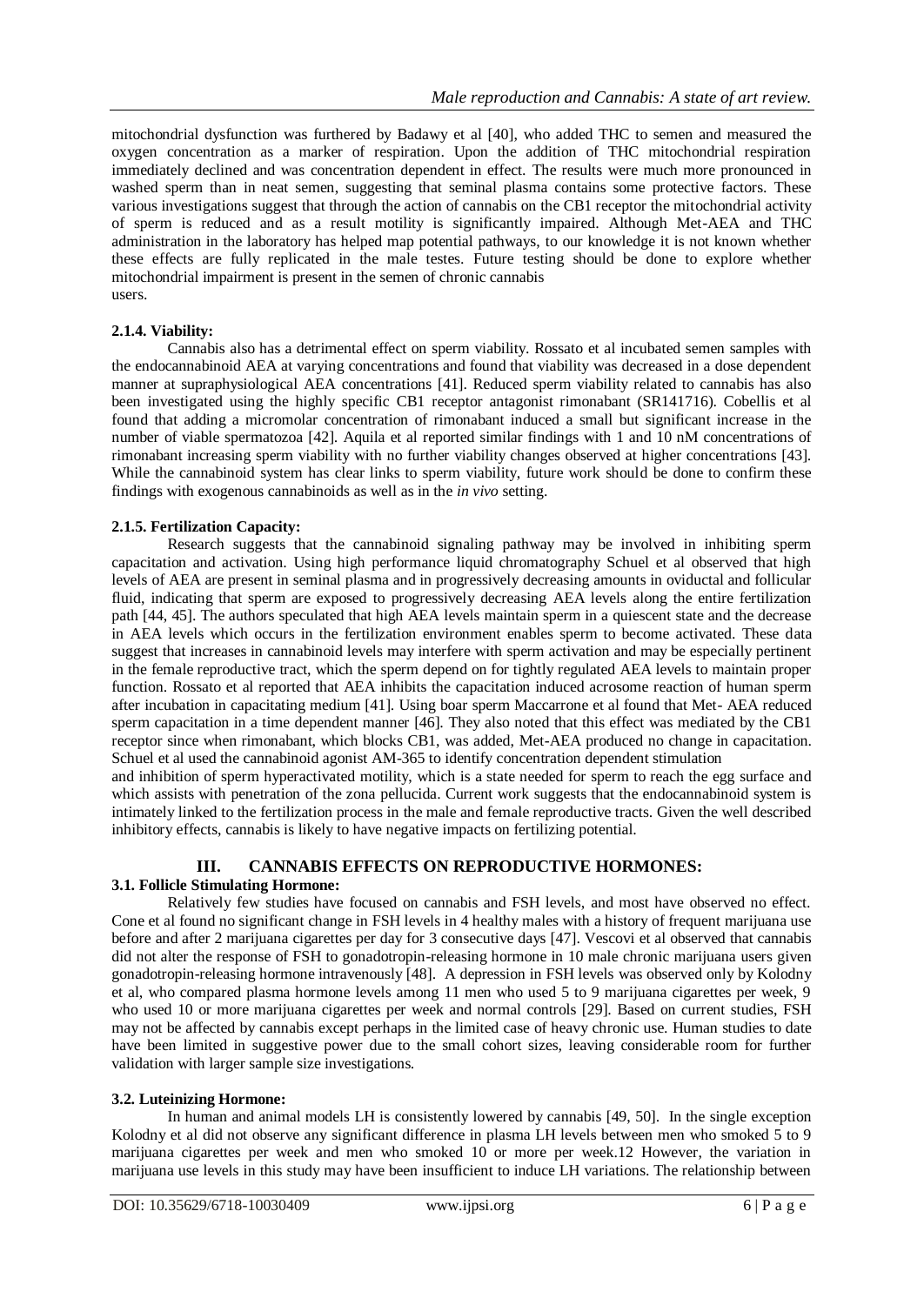cannabis and LH was strengthened in a study by Wenger et al, who used polyclonal antibodies against CB1 and CB2 to localize individual cells expressing cannabinoid receptors [51]. The CB1 receptor was found in the anterior pituitary in LH secreting gonadotrophic cells. Wenger et al reaffirmed these results after administering AEA to wild-type and CB1 knockout mice, which revealed decreased LH secretion in the wildtype mice but unchanged LH levels in the CB1 knockout mice.32 As is the case with FSH related investigations, understanding how cannabis impacts LH would be improved by larger randomized, controlled trials in human subjects.

## **3.3. Testosterone:**

The reported effect of cannabis on serum testosterone levels is widely variable across current studies. In an early work in 20 chronic marijuana users Kolodny et al found a significant reduction in testosterone levels between chronic and never marijuana users [29]. The evidence that cannabis depresses testosterone levels relies heavily on animal studies. In contrast to findings in animals, most human studies support the conclusion that testosterone levels are not significantly changed by cannabis use. A 1974 study by Mendelson et al in 27 chronic marijuana users who were administered marijuana for 21 days showed no significant changes in plasma testosterone levels.34 In a 1986 study of 4 male chronic marijuana users given 2 marijuana cigarettes per day depressed free testosterone levels were observed but the levels did not significantly differ from baseline [47]. In a later study free testosterone levels were compared in 41 normal controls and in 66 Pakistani men who smoked cannabis daily or regularly consumed cannabis tea.35 No significant difference was observed in plasma testosterone levels between the cannabis users and the normal controls. Although sample size was limited in these early human studies, they suggest that cannabis consumption does not significantly alter testosterone levels. It is only recently that large cohort studies of cannabis users have been possible. To date these studies have continued the trend of presenting conflicting or inconclusive evidence on the link between cannabis use and testosterone levels.

The first large cohort study on the effects of cannabis use was performed by Gundersen et al in 2015 using a registry of 1,215 Danish men undergoing compulsory medical examination to determine fitness for service [33]. Testosterone levels were 7% higher in self-reported marijuana smokers than in nonusers. This was within the same range of testosterone elevation observed in cigarette smokers in the cohort. The authors cautioned that the increased testosterone levels in marijuana users could not be separated from the effect of tobacco smoking alone. A second major cohort study was done in 2017 by Thistle et al [53]. They used data on 1,577 American men using data from the 2011 to 2012 United States National Health and Nutrition Survey with several novel outcomes. No difference was observed in serum testosterone levels between ever and never users of marijuana. However, serum testosterone levels showed an inverse association with time since the last regular use of marijuana, and since the last marijuana use.

This indicated that recency rather than frequency of use may have the strongest relationship with serum testosterone levels. Additional large, population based samples are needed to clarify currently conflicting reported effects of cannabis on testosterone levels.

# **IV. CONCLUSION:**

As cannabis increasingly gains legalized status across the United States, the popularity and prevalence of use continue to grow. Although medically it demonstrates therapeutic promise in some areas such as multiple sclerosis and chronic neuropathic pain, the potential adverse effects remain widely under studied. Current research shows that cannabis likely has negative impacts at several points along the male fertility pathway. Human sperm express cannabinoid receptors, suggesting that they are directly impacted by alterations in the balance of the endocannabinoid system. The effect of cannabis on testosterone levels is largely undetermined while LH levels appear to be lowered and FSH levels are unchanged. The strongest evidence for the deleterious effects of cannabis on male reproductive capacity is its impact on semen parameters. Studies demonstrate reduced sperm count and concentration, morphological

changes, reduced motility and viability, and decreased fertilizing capacity in animals and humans exposed to marijuana or cannabis derivatives. Furthermore, animal studies suggest that cannabis has a role in testicular atrophy. While cannabis may increase libido in the short term, chronic use may diminish erectile function in men. The evidence presented to date largely relies on animal models, in vitro studies of endogenous cannabinoid compounds and retrospective analyses. The ethical and legal complications of an *in vivo*, controlled study drive the limited amount of data presented in human subjects, a limitation which is unlikely to abate going forward. Future studies should focus on gathering large cohort data in national surveys, similar to the voluntary, cannabis related data collection done with compulsory military fitness examinations in different countries. These types of studies are needed to confirm that animal models can be translated to human experience.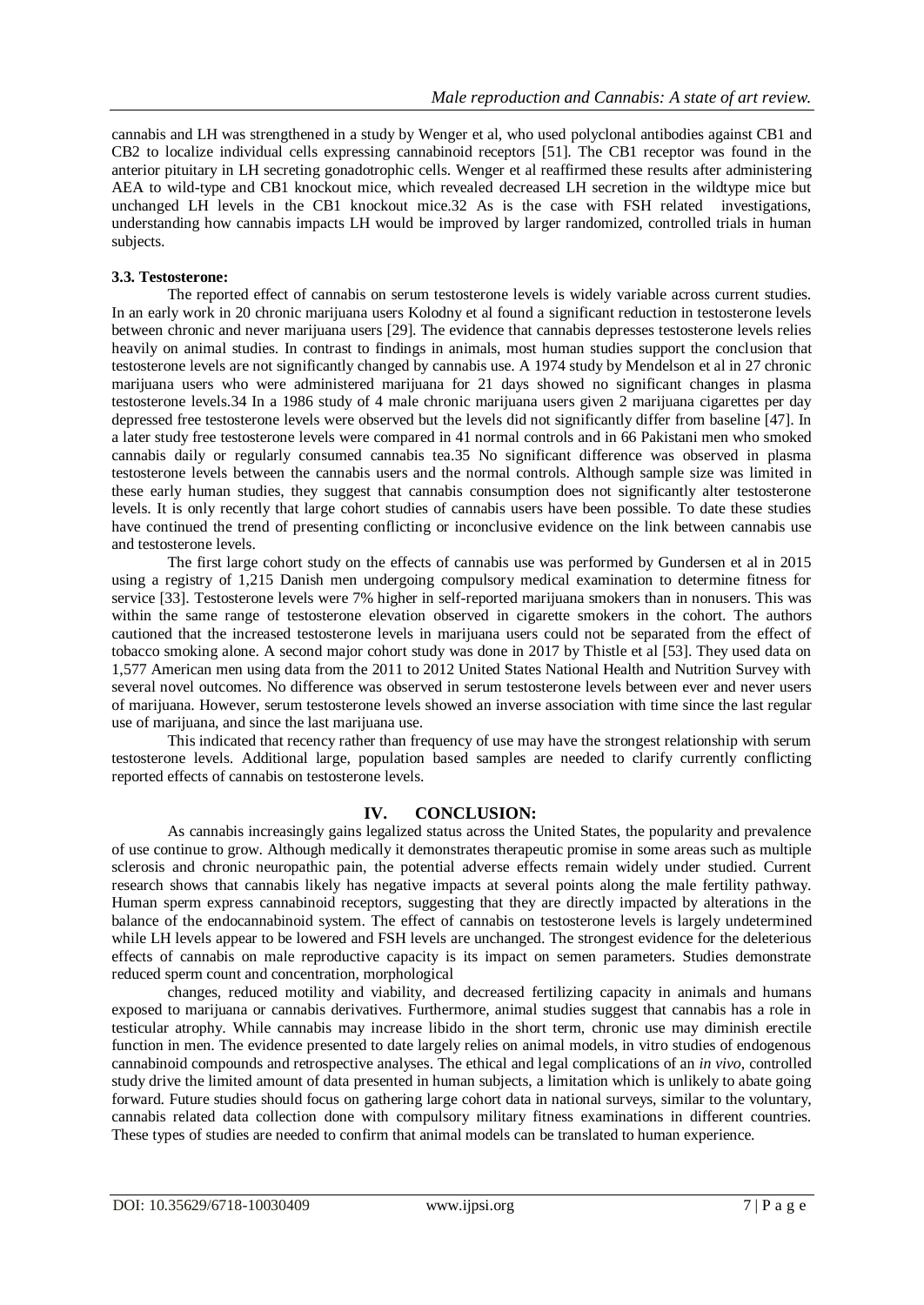#### **REFERENCES:**

- [1]. Ashton CH, Moore PB, Gallagher P, Young AH. Cannabinoids in bipolar affective disorder: a review and discussion of their therapeutic potential. Psychopharmacol. 2005; 9:293.
- [2]. Aversa A, Rossi F, Francomano D, et al. Early endothelial dysfunction as a marker of vasculogenic erectile dysfunction in young habitual cannabis users. Int J Impot Res. 2008; 20:566.
- [3]. Battista N, Pasquariello N, Di Tommaso, Maccarrone M. Interplay between endocannabinoids, steroids and cytokines in the control of human reproduction. J Neuroendocrinol. 2008; 20:82.
- [4]. Bayewitch M, Rhee MH, Avidor-Reiss T, et al. D<sup>9</sup>-Tetrahydrocannabinol antagonizes the peripheral cannabinoid receptor-mediated inhibition of adenylyl cyclase. J Biol Chem. 1996; 1271:9902.
- [5]. Brown TT, Dobs AS. Endocrine effects of marijuana. J Clin Pharmacol. 2002; 42:S90.
- [6]. Cacciola G, Chioccarelli T, Mackie K, et al. Expression of type-1 cannabinoid receptor during rat postnatal testicular development: possible involvement in adult Leydig cell differentiation. Biol Reprod. 2008; 79:758.
- [7]. Cobellis G, Cacciola G, Scarpa D, et al. Endocannabinoid system in frog and rodent testis: type-1 cannabinoid receptor and fatty acid amide hydrolase activity in male germ cells. Biol Reprod. 2006; 75: 82.
- [8]. Chakravarty I, Shah PG, Sheth AR, Ghosh JJ. Mode of action of delta-9-tetrahydrocannibinol on hypothalamo–pituitary function in adult female rats. J Reprod Fertil. 1979; 57:113.
- [9]. Cravatt BF, Giang DK, Mayfield SP, et al. Molecular characterization of an enzyme that degrades neuromodulatory fatty-acid amides. Nature. 1996; 384:83.
- [10]. Campbell VA. Tetrahydrocannabinol-induced apoptosis of cultured cortical neurones is associated with cytochrome c release and caspase-3 activation. Neuropharmacol. 2001; 40:702.
- [11]. Dalterio S, Bartke A, Burstein S. Cannabinoids inhibit testosterone secretion by mouse testes *in vitro*. Science. 1977; 196:1472.
- [12]. Singh SK, Chakravarty S. Antispermatogenic and antifertility effects of 20, 25-diazacholesterol dihydrochloride in mice. Reprod Toxicol. 2003; 17:37.
- [13]. Devane WA, Hanus L, Breuer A. Isolation and structure of a brain constituent that binds to the cannabinoid receptor. Science. 1992; 258:1946.
- [14]. Dhawan K, Kumar S, Sharma A. Reversal of cannabinoids (delta9- THC) by the benzoflavone moiety from methanol extract of *Passiflora incarnata* Linneaus in mice: a possible therapy for cannabinoid addiction. J Pharm Pharmacol. 2002; 54:875.
- [15]. Dixit VP, Lohiya NK. Effects of Cannabis extract on the response of accessory sex organs of adult male mice to testosterone. Ind J Physiol Pharmacol. 1975; 19:98.
- [16]. Dixit VP, Gupta CL, Agarwal M. Testicular degeneration and necrosis induced by chronic administration of cannabis extract in dogs. Endokrinologie. 1977; 69:299.
- [17]. EL-Gohary M, Eid MA. Effect of cannabinoid ingestion (in the form of bhang) on the immune system of high school and university students. Hum Exp Toxicol. 2004; 23:149.
- [18]. Gammon CM, Freeman Jr GM, Xie W, et al. Regulation of gonadotropin-releasing hormone secretion by cannabinoids. Endocrinol. 2005; 146:4491.
- [19]. Gaoni Y, Mechoulamm R. Isolation, structure and partial synthesis of an active constituent of hashish. J Am Chem Soc. 1964; 86:1646.
- [20]. Gye MC, Kang HH, Kang HJ. Expression of cannabinoid receptor 1 in mouse testes. Arch Androl. 2005; 51:247.
- [21]. Bari M, Battista N, Pirazzi V et al: The manifold actions of endocannabinoids on female and male reproductive events. Front Biosci (Landmark Ed) 2011; 16: 498.
- [22]. Substance Abuse and Mental Health Services Administration. Results from the 2013 National Survey on Drug Use and Health: Summary of National Findings. Rockville, MD: Substance Abuse and Mental Health Services Administration; 2014. Report No.: NSDUH Series H-48, HHS, Publication No. (SMA) 14-4863 [internet]. Available from: http://www.samhsa.gov/data/sites/default/files/NSDUHresultsPDFwHTML2013/ web/NSDUHresults2013.pdf
- [23]. Grant BF, Saha TD, Ruan wJ, Goldstein RB, Chou SP, Jung J, Zhang H, Smith SM, Pickering RP, Huang B, Hasin DS. Epidemiology of DSM-5 drug use disorder: Results from the national epidemiologic survey on alcohol and related conditions- iii. JAMA Psychiatry. 2015;18:1-9.
- [24]. Substance Abuse and Mental Health Services Administration, Center for Behavioral Health Statistics and Quality. Treatment Episode Data Set (TEDS): 2002-2012. National Admission to Substance Abuse Treatment Services. Rockville, Maryland: SAMHSA; 2014. Report No.: BHSiS Series S- 71, HHS Publication No. (SMA) 14-4850.
- [25]. Craft RM. Sex differences in behavioral effects of cannabinoids. Life Sci. 2005;77(20):2471.
- [26]. Herrmann ES, weerts EM, vandrey R. Sex differences in cannabis withdrawal symptoms among treatment-seeking cannabis users. Exp Clin Psychopharmacol. 2015;23:415.
- [27]. Sherwood RA, Keating J, Kavvadia v, Greenough A, Peters TJ. Substance misuse in early pregnancy and relationship to fetal outcome. Eur J Pediatr. 1999;158:488.
- [28]. Garcia-Serra J, Ramis J, Simo S, Joya X, Pichini S, vall O, Garcia-Algar O. Alternative biological materials to detect prenatal exposure to drugs of abuse in the third trimester of pregnancy. An Pediatr (Barc). 2012;77:323.
- [29]. Ebrahim SH, Gfroerer J. Pregnancy-related substance use in the united states during 1996-1998. Obstet Gynecol. 2003;101:374.
- [30]. Ghosh S, Rai SK. Chronic cannabis induced oxidative stress and reproductive containment in female mice. Int J Green Pharm. 2018. 12.
- [31]. Huang HF, Nahas GG and Hembree WC 3rd: Effects of marihuana inhalation on spermatogenesis of the rat. Adv Biosci 1978; 22- 23: 419.
- [32]. Banerjee A, Singh A, Srivastava P et al: Effects of chronic bhang (cannabis) administration on the reproductive system of male mice. Birth Defects Res B Dev Reprod Toxicol 2011; 92: 195.
- [33]. Gundersen TD, Jørgensen N, Andersson AM et al: Association between use of marijuana and male reproductive hormones and semen quality: a study among 1,215 healthy young men. Am J Epidemiol 2015; 182: 473.
- [34]. Hembree WC 3rd, Nahas GG, Zeidenberg P et al: Changes in human spermatozoa associated with high dose marihuana smoking. Adv Biosci 1978; 22-23: 429.
- [35]. Zimmerman AM, Zimmerman S and Raj AY: Effects of cannabinoids on spermatogenesis in mice. Adv Biosci 1978; 22-23: 407.
- [36]. 17. Generoso WM, Cain KT, Cornett CV et al: Tests for induction of dominant-lethal mutations and heritable translocations with tetrahydrocannabinol in male mice. Mutat Res 1985; 143: 51.
- [37]. Berryman SH, Anderson RA Jr, Weis J et al: Evaluation of the co-mutagenicity of ethanol and delta 9-tetrahydrocannabinol with Trenimon. Mutat Res 1992; 278: 47.